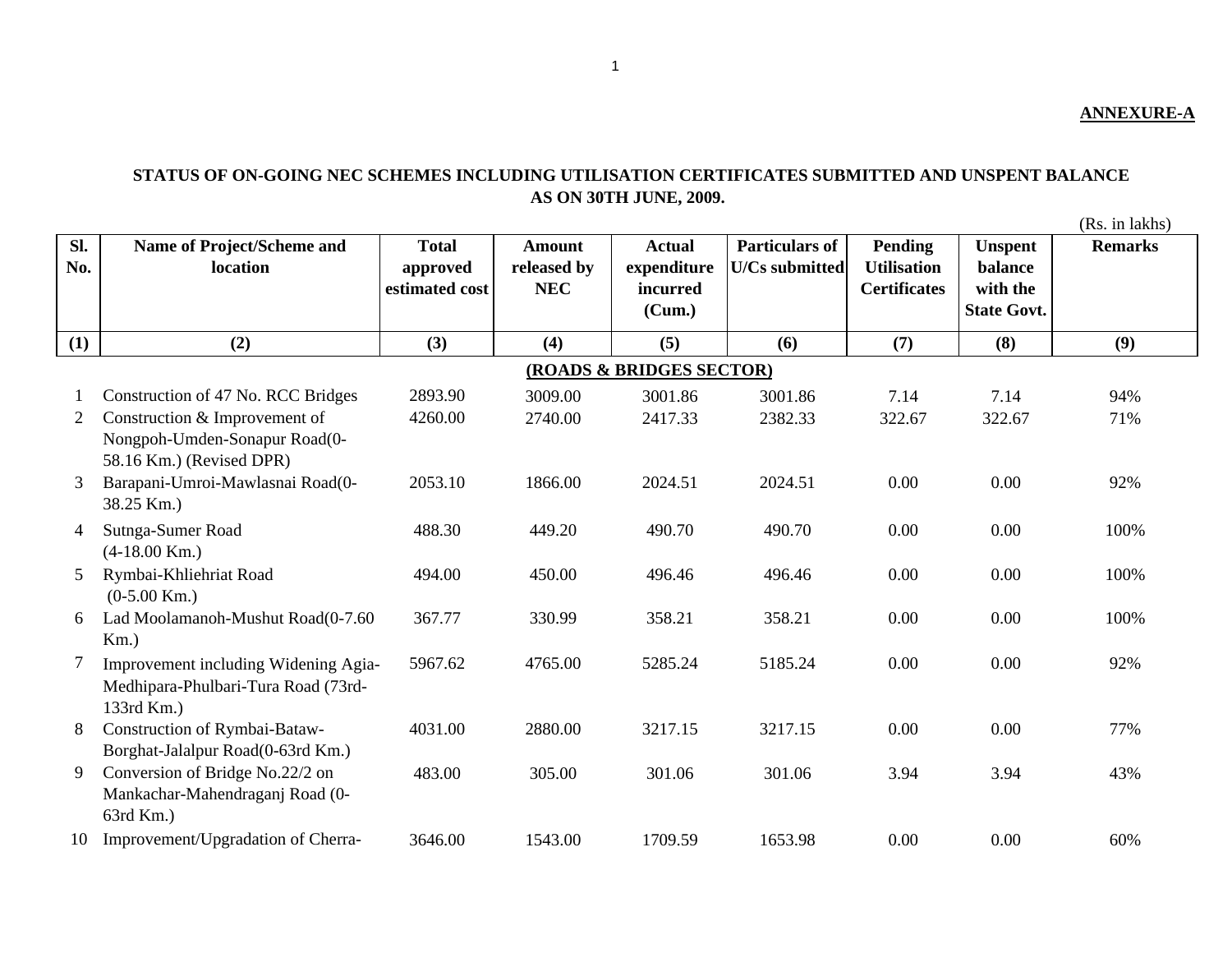|     |                                          |                |             |               |                       |                     |                    | (Rs. in lakhs) |
|-----|------------------------------------------|----------------|-------------|---------------|-----------------------|---------------------|--------------------|----------------|
| SI. | Name of Project/Scheme and               | <b>Total</b>   | Amount      | <b>Actual</b> | <b>Particulars of</b> | Pending             | <b>Unspent</b>     | <b>Remarks</b> |
| No. | location                                 | approved       | released by | expenditure   | U/Cs submitted        | <b>Utilisation</b>  | balance            |                |
|     |                                          | estimated cost | <b>NEC</b>  | incurred      |                       | <b>Certificates</b> | with the           |                |
|     |                                          |                |             | (Cum.)        |                       |                     | <b>State Govt.</b> |                |
| (1) | (2)                                      | (3)            | (4)         | (5)           | (6)                   | (7)                 | (8)                | (9)            |
|     | Mawsmai-Shella Road (0-40 Km.)           |                |             |               |                       |                     |                    |                |
| 11  | Survey & Investigation                   | 123.40         | 137.50      | 89.78         | 89.78                 | 47.72               | 47.72              | 70%            |
|     | (9th & 10th Plan Road Schemes)           |                |             |               |                       |                     |                    |                |
| 12  | Survey & Investigation $(11th$ Plan Road | 150.00         | 135.00      | 68.28         | 68.28                 | 66.72               | 66.72              | 60%            |
|     | Schemes):                                |                |             |               |                       |                     |                    |                |
|     | i) Mrg-Ranigodown- Azra Road (85         |                |             |               |                       |                     |                    |                |
|     | km)                                      |                |             |               |                       |                     |                    |                |
|     | ii) Jowai-Khanduli-Baithalangsu road     |                |             |               |                       |                     |                    |                |
|     | $(55 \text{ km})$                        |                |             |               |                       |                     |                    |                |
|     | iii) Balance portion of Rymbai-Bataw-    |                |             |               |                       |                     |                    |                |
|     | Jalalpur road (57km)                     |                |             |               |                       |                     |                    |                |
|     | iv) Balance portion of Agia-Medhipara-   |                |             |               |                       |                     |                    |                |
|     | Tura road (73km)                         |                |             |               |                       |                     |                    |                |
|     | v) Mankachar-Mahendraganj road (30       |                |             |               |                       |                     |                    |                |
|     | km)                                      |                |             |               |                       |                     |                    |                |
|     | <b>Total:</b>                            | 24958.09       | 18610.69    | 19460.17      | 19269.56              | 448.19              | 448.19             |                |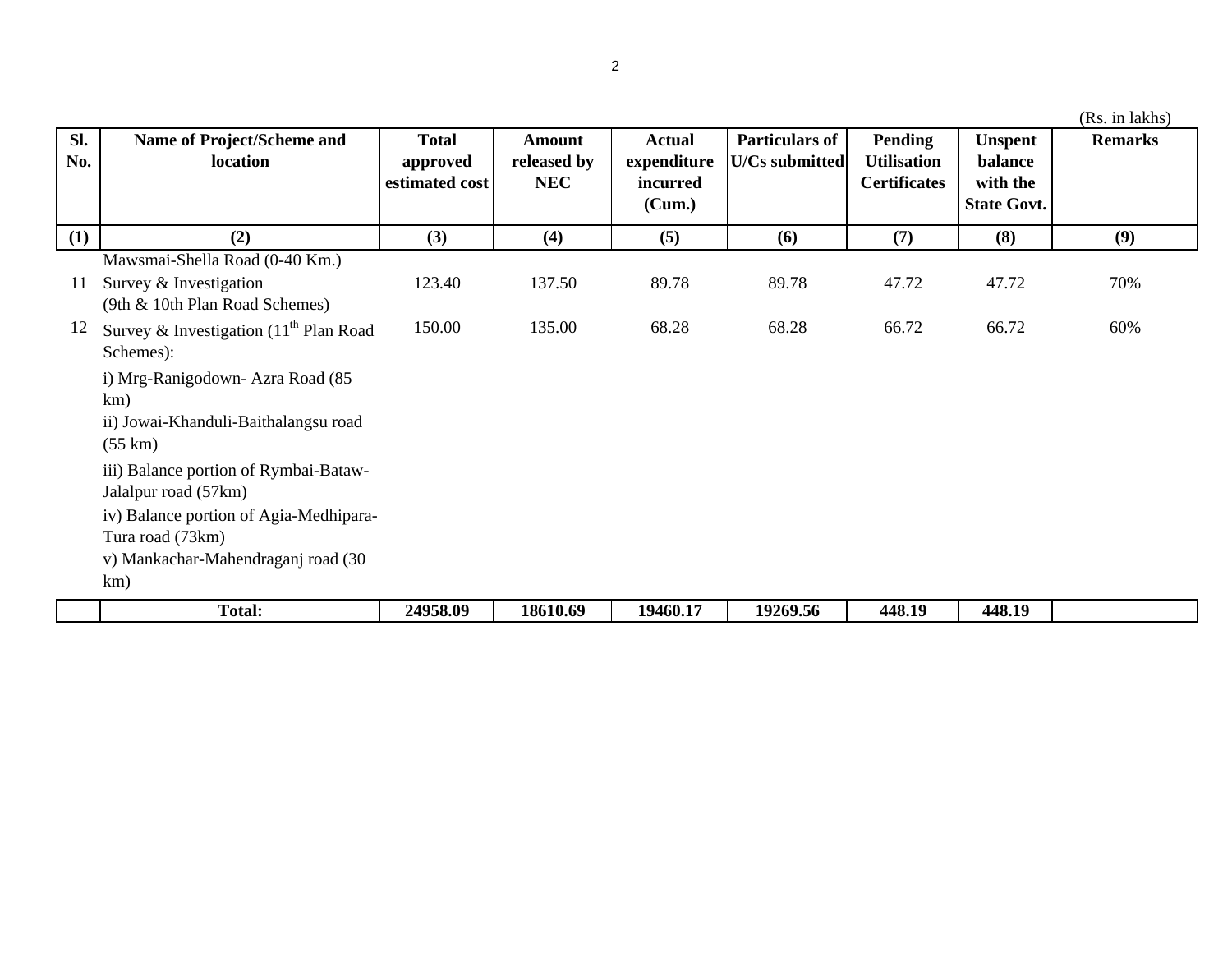|                |                                             |                          |                                     |                              |                                                |                               |                                | (Rs. in lakhs)                            |
|----------------|---------------------------------------------|--------------------------|-------------------------------------|------------------------------|------------------------------------------------|-------------------------------|--------------------------------|-------------------------------------------|
| Sl.<br>No.     | Name of Project/Scheme and<br>location      | <b>Total</b><br>approved | <b>Amount</b><br>released by        | <b>Actual</b><br>expenditure | <b>Particulars of</b><br><b>U/Cs submitted</b> | Pending<br><b>Utilisation</b> | <b>Unspent</b><br>balance      | <b>Remarks</b>                            |
|                |                                             | estimated cost           | <b>NEC</b>                          | incurred<br>(Cum.)           |                                                | <b>Certificates</b>           | with the<br><b>State Govt.</b> |                                           |
| (1)            | (2)                                         | (3)                      | (4)                                 | (5)                          | (6)                                            | (7)                           | (8)                            | (9)                                       |
|                |                                             |                          | (OTHER THAN ROADS & BRIDGES SECTOR) |                              |                                                |                               |                                |                                           |
|                | (A) AGRICULTURE:                            |                          |                                     |                              |                                                |                               |                                |                                           |
| 1              | Cultivation of Boro Paddy in Non-           | 100.00                   | 90.00                               | 90.00                        | 45.00                                          | 45.00                         | 0.00                           |                                           |
|                | <b>Traditional Areas</b>                    |                          |                                     |                              |                                                |                               |                                | To seek State share                       |
| <b>(B)</b>     | <b>HORTICULTURE:</b>                        |                          |                                     |                              |                                                |                               |                                |                                           |
| $\mathbf{1}$   | Citrus Rejuvenation & Development of        | 335.48                   | 319.23                              | 268.44                       | 268.44                                         | 50.79                         | 50.79                          |                                           |
|                | Mandarin Oranges in Meghalaya               |                          |                                     |                              |                                                |                               |                                | To utilise & submit                       |
| 2              | Area expansion of Strawberry in             | 308.00                   | 288.68                              | 288.68                       | 288.68                                         | 0.00                          | 0.00                           | UC for 50.79.                             |
|                | Meghalaya.                                  |                          |                                     |                              |                                                |                               |                                |                                           |
| (C)            | A.H. & VETERINARY:                          |                          |                                     |                              |                                                |                               |                                |                                           |
| $\mathbf{1}$   | Scheme for Strengthening of Regional        | 121.00                   | 112.80                              | 112.80                       | 112.80                                         | 0.00                          | 0.00                           | 100% completed                            |
|                | Poultry Breeding Farm, Kyrdemkulai.         |                          |                                     |                              |                                                |                               |                                |                                           |
| $\overline{2}$ | Central Hatchery and Poultry Farm,          | 46.47                    | 46.47                               | 46.47                        | 46.47                                          | 0.00                          | 0.00                           | 100% completed                            |
|                | Umsning                                     |                          |                                     |                              |                                                |                               |                                |                                           |
| 3              | Strengthening of Vocational Training        | 47.10                    | 45.39                               | 47.10                        | 47.10                                          | 0.00                          | $0.00*$                        | 100% completed                            |
|                | Centre, Kyrdemkulai.                        |                          |                                     |                              |                                                |                               |                                |                                           |
| 4              | Strengthening of Vocational Training        | 15.25                    | 13.73                               | 15.25                        | 15.25                                          | 0.00                          | $0.00*$                        | 100% completed                            |
|                | Centre, Rongkhon.                           |                          |                                     |                              |                                                |                               |                                |                                           |
| <b>(D)</b>     | <b>FISHERIES:</b>                           |                          |                                     |                              |                                                |                               |                                |                                           |
| $\mathbf{1}$   | Construction of Fishery pond at<br>Mawkriah | 1.44                     | 0.90                                | 0.00                         | 0.00                                           | 0.90                          | 0.90                           | To utilise & submit<br><b>UC</b> for 0.90 |
| 2              | Integrated<br>Fisheries<br>Development      | 98.00                    | 88.20                               | 88.20                        | 25.00                                          | 63.20                         | 0.00                           | To submit UC for                          |
|                | Programme                                   |                          |                                     |                              |                                                |                               |                                | 63.20                                     |
| (E)            | <b>SPORTS &amp; YOUTH AFFAIRS:</b>          |                          |                                     |                              |                                                |                               |                                |                                           |
|                | Construction<br>of<br>Gymnasium-cum-        | 257.35                   | 235.00                              | 235.00                       | 235.00                                         | 15.00                         | 0.00                           | To utilise & submit                       |
|                | Indoor Sports Hall at JNS Complex.          |                          |                                     |                              |                                                |                               |                                | UC for State share                        |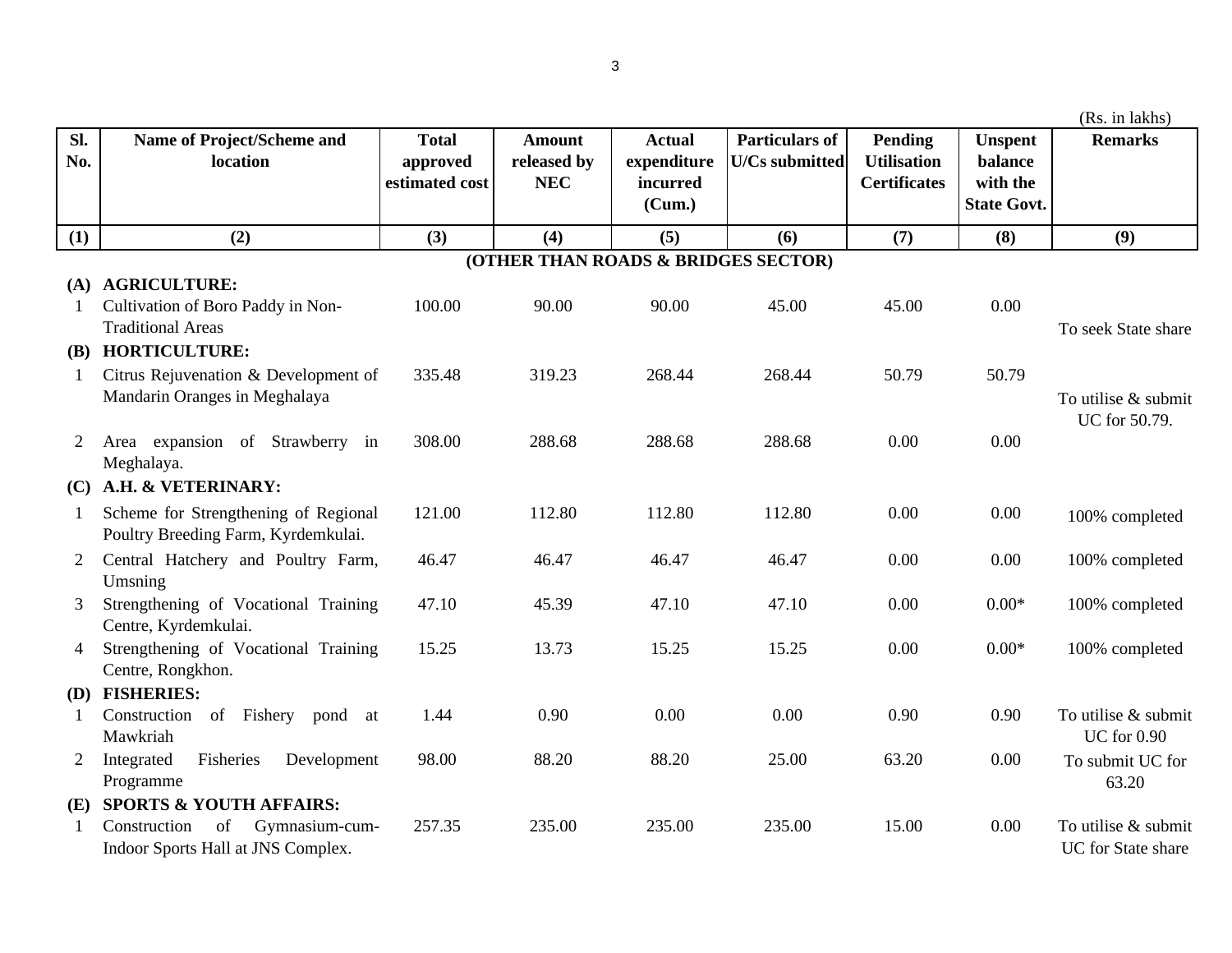|                |                                                                                                   |                                            |                                            |                                                    |                                                |                                                      |                                                             | (Rs. in lakhs)                                          |
|----------------|---------------------------------------------------------------------------------------------------|--------------------------------------------|--------------------------------------------|----------------------------------------------------|------------------------------------------------|------------------------------------------------------|-------------------------------------------------------------|---------------------------------------------------------|
| SI.<br>No.     | Name of Project/Scheme and<br>location                                                            | <b>Total</b><br>approved<br>estimated cost | <b>Amount</b><br>released by<br><b>NEC</b> | <b>Actual</b><br>expenditure<br>incurred<br>(Cum.) | <b>Particulars of</b><br><b>U/Cs</b> submitted | Pending<br><b>Utilisation</b><br><b>Certificates</b> | <b>Unspent</b><br>balance<br>with the<br><b>State Govt.</b> | <b>Remarks</b>                                          |
| (1)            | (2)                                                                                               | (3)                                        | (4)                                        | (5)                                                | (6)                                            | (7)                                                  | (8)                                                         | (9)                                                     |
| 2              | Construction of 100 playgrounds in<br>Rural Areas/Schools.                                        | 100.00                                     | 100.00                                     | 28.00                                              | 0.00                                           | 100.00                                               | 72.00                                                       | of 15.00<br>To utilise & submit<br><b>UC</b> for 100.00 |
| (F)            | <b>FORESTS &amp; ENVIRONMENT:</b>                                                                 |                                            |                                            |                                                    |                                                |                                                      |                                                             |                                                         |
| 1              | Community-Based Eco-Tourism for the<br>Mawphlang Sacred Groves.                                   | 15.00                                      | 13.50                                      | 6.75                                               | 6.75                                           | 6.75                                                 | 6.75                                                        | To utilise & submit<br>UC for 6.75.                     |
| $\overline{2}$ | Development of Bamboo<br>Sector<br>including<br>Resource<br>Mapping $\&$<br>Inventory and Bamboo. | 50.00                                      | 50.00                                      | 41.08                                              | 0.00                                           | 50.00                                                | 8.92                                                        | To utilise the<br>balance and submit<br>full UC.        |
| (G)            | <b>INFORMATION TECHNOLOGY:</b>                                                                    |                                            |                                            |                                                    |                                                |                                                      |                                                             |                                                         |
| 1              | Establishment of Remote Sensing GIS<br>& Photogrammetry facilities.                               | 201.51                                     | 175.00                                     | 132.60                                             | 132.60                                         | 42.40                                                | 42.40                                                       | To utilise & submit<br>UC for 42.40.                    |
| $\overline{2}$ | of<br>Development<br>e-Governance<br>infrastructure & applications.                               | 270.60                                     | 251.43                                     | 251.43                                             | 251.43                                         | 0.00                                                 | 0.00                                                        |                                                         |
| (H)            | <b>HEALTH &amp; FAMILY WELFARE:</b>                                                               |                                            |                                            |                                                    |                                                |                                                      |                                                             |                                                         |
| $\mathbf{1}$   | Financial support to J.N. Bawri<br>Nethralaya, Shillong.                                          | 75.00                                      | 67.50                                      | 70.58                                              | 70.58                                          | 0.00                                                 | $0.00*$                                                     | completed                                               |
| $\overline{2}$ | Accident Trauma Centre at Nongpoh.                                                                | 150.00                                     | 140.00                                     | 100.00                                             | 100.00                                         | 40.00                                                | 40.00                                                       | To utilise & submit<br>UC for 40.00.                    |
| 3              | Accident Trauma Centre at Tura                                                                    | 80.00                                      | 72.00                                      | 35.00                                              | 35.00                                          | 37.00                                                | 37.00                                                       | To utilise & submit<br>UC for 37.00.                    |
| 4              | Accident Trauma Centre at Jowai                                                                   | 80.00                                      | 72.00                                      | 35.00                                              | 35.00                                          | 37.00                                                | 37.00                                                       | To utilise & submit<br>UC for 37.00.                    |
| (I)            | <b>SERICULTURE &amp; WEAVING:</b><br>Integrated Development Muga Seed<br>Project.                 | 224.00                                     | 112.00                                     | 112.00                                             | 112.00                                         | 0.00                                                 | 0.00                                                        | NEC to release the<br>balance of 112.00                 |

4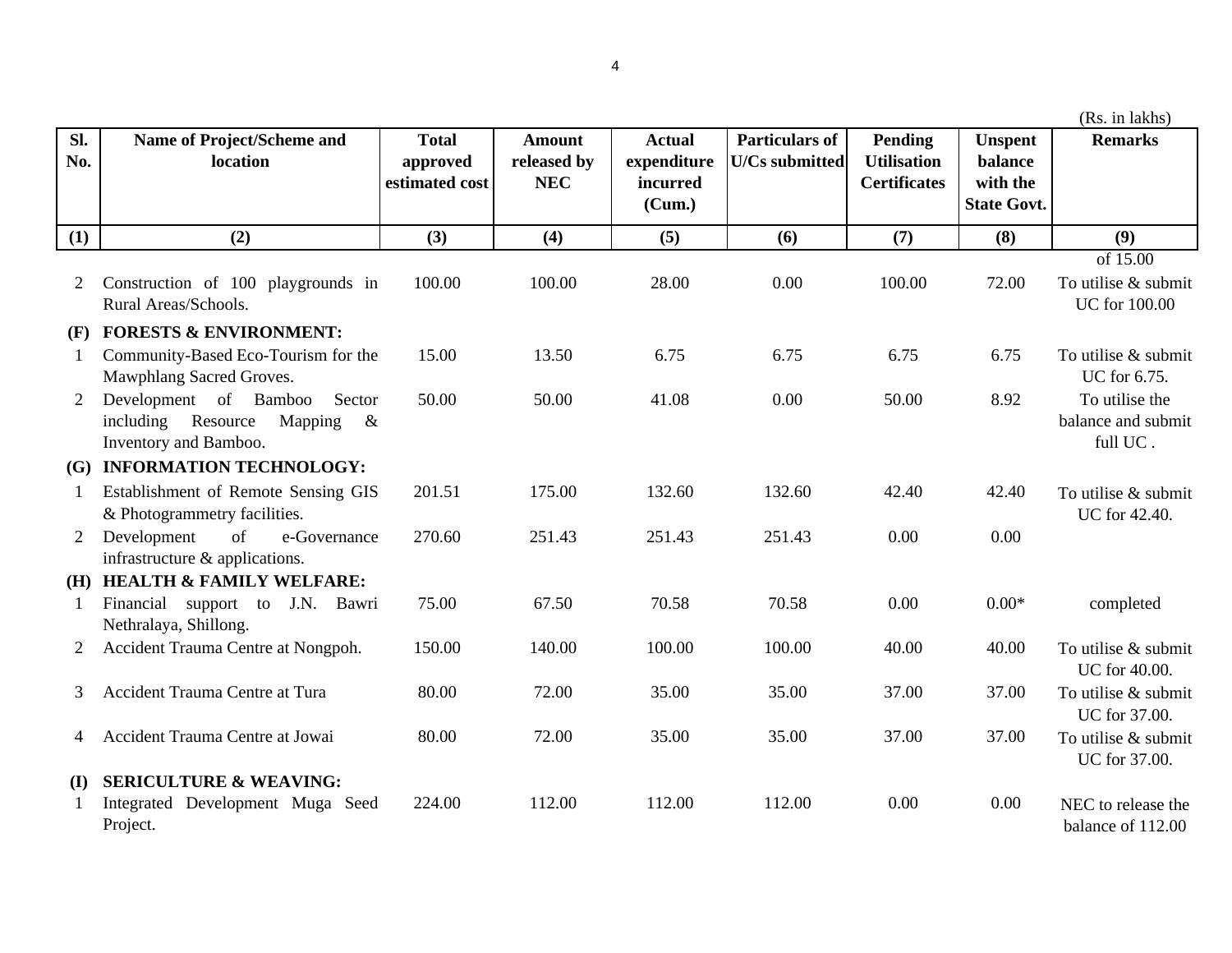| (Rs. in lakhs) |  |  |
|----------------|--|--|
|                |  |  |
|                |  |  |
|                |  |  |

| Sl.<br>No.     | Name of Project/Scheme and<br>location                                                                                       | <b>Total</b><br>approved<br>estimated cost | <b>Amount</b><br>released by<br><b>NEC</b> | <b>Actual</b><br>expenditure<br>incurred | <b>Particulars of</b><br><b>U/Cs</b> submitted | Pending<br><b>Utilisation</b><br><b>Certificates</b> | <b>Unspent</b><br>balance<br>with the | <b>Remarks</b>                                |
|----------------|------------------------------------------------------------------------------------------------------------------------------|--------------------------------------------|--------------------------------------------|------------------------------------------|------------------------------------------------|------------------------------------------------------|---------------------------------------|-----------------------------------------------|
|                |                                                                                                                              |                                            |                                            | (Cum.)                                   |                                                |                                                      | <b>State Govt.</b>                    |                                               |
| (1)            | (2)                                                                                                                          | (3)                                        | (4)                                        | (5)                                      | (6)                                            | (7)                                                  | (8)                                   | (9)                                           |
| $(\mathbf{J})$ | <b>EDUCATION:</b><br>Financial support to the Students of                                                                    | <b>NA</b>                                  | 9.00                                       | 9.00                                     | 9.00                                           | 0.00                                                 | 0.00                                  | completed                                     |
|                | N.E. Region for Higher Professional<br>Courses (2005-06)                                                                     |                                            |                                            |                                          |                                                |                                                      |                                       |                                               |
| 2              | Financial support to the Students of<br>N.E. Region for Higher Professional<br>Courses (2006-07).                            | <b>NA</b>                                  | 16.20                                      | 16.20                                    | 16.20                                          | 0.00                                                 | 0.00                                  | completed                                     |
|                | Financial support to the Students of<br>N.E. Region for Higher Professional<br>Courses (Additional).                         | <b>NA</b>                                  | 4.45                                       | 4.45                                     | 4.45                                           | 0.00                                                 | 0.00                                  | completed                                     |
| $\overline{4}$ | Financial support to the Students of<br>N.E. Region for Higher Professional<br>Courses (2007-08).                            | <b>NA</b>                                  | 20.00                                      | 20.00                                    | 20.00                                          | 0.00                                                 | 0.00                                  | completed                                     |
| 5              | Financial support to the Students of<br>N.E. Region for Higher Professional<br>Courses (2008-09)                             | NA                                         | 22.00                                      | 18.92                                    | 18.92                                          | 3.08                                                 | 3.08                                  | to utilise the<br>balance of 3.08             |
|                | (K) POWER:                                                                                                                   |                                            |                                            |                                          |                                                |                                                      |                                       |                                               |
|                | Construction of $2nd$ Circuit 132 KV S/C<br>Transmission line between Stage-III &<br><b>Stage-IV Power House.</b>            | 421.20                                     | 379.07                                     | 374.53                                   | 337.07                                         | 42.00                                                | 42.00                                 | Expenditure is<br>inclusive of State<br>share |
| 2              | Renovation & Modernisation of the<br>Protection System of Power Stations &<br>the 132 KV Grid Sub-Station of<br><b>MeSEB</b> | 485.36                                     | 366.96                                     | 407.73                                   | 366.96                                         | 0.00                                                 | $0.00*$                               | Expenditure is<br>inclusive of State<br>share |
| 3              | Construction of the LILO 132 KV D/C<br>UmiamUmtru(Stage-IV)<br>from<br>to<br>Sarusajai line(4.08 Kms.) at Umtru              | 350.00                                     | 240.00                                     | 266.67                                   | 240.00                                         | 0.00                                                 | $0.00*$                               | Expenditure is<br>inclusive of State<br>share |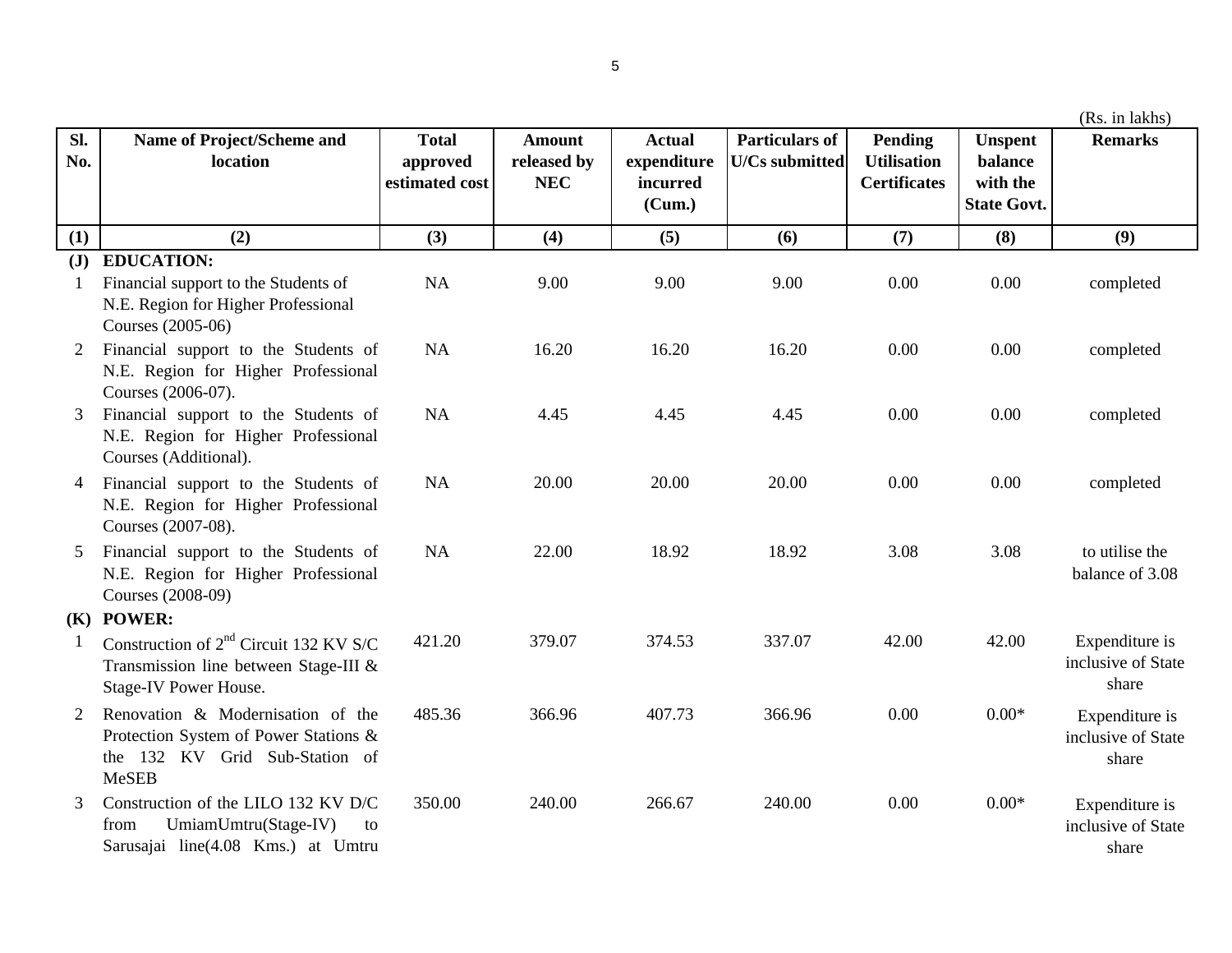| Sl.<br>No. | Name of Project/Scheme and<br>location                                                                                                            | <b>Total</b><br>approved<br>estimated cost | <b>Amount</b><br>released by<br><b>NEC</b> | <b>Actual</b><br>expenditure<br>incurred<br>(Cum.) | <b>Particulars of</b><br><b>U/Cs submitted</b> | <b>Pending</b><br><b>Utilisation</b><br><b>Certificates</b> | <b>Unspent</b><br>balance<br>with the<br><b>State Govt.</b> | <b>Remarks</b>                                |
|------------|---------------------------------------------------------------------------------------------------------------------------------------------------|--------------------------------------------|--------------------------------------------|----------------------------------------------------|------------------------------------------------|-------------------------------------------------------------|-------------------------------------------------------------|-----------------------------------------------|
| (1)        | (2)                                                                                                                                               | (3)                                        | (4)                                        | (5)                                                | (6)                                            | (7)                                                         | (8)                                                         | (9)                                           |
| 4          | of<br>132<br>KV<br>S/C<br>Construction<br>Transmission Line on Double Circuit<br>Tower from Agia (Assam)<br>to<br>Nangalbibra (Meghalaya) 110 Km. | 4332.00                                    | 2518.24                                    | 2798.05                                            | 2518.24                                        | 0.00                                                        | 0.00                                                        | Expenditure is<br>inclusive of State<br>share |
| 5          | Installation of Capacitor Bank at 33<br>KV Umtru Switchyard & 132 KV<br>E.P.I.P-I at Byrnihat.                                                    | 310.29                                     | 200.00                                     | 211.11                                             | 100.00                                         | 100.00                                                      | 0.00                                                        | Expenditure is<br>inclusive of State<br>share |
| 6          | Construction of 132 KV LILO of<br>Sumer-Nehu Line at 132/33 KV, 2X20<br>MVA Sub-Station at Umiam.                                                 | 494.00                                     | 250.00                                     | 277.77                                             | 250.00                                         | 0.00                                                        | 0.00                                                        | Expenditure is<br>inclusive of State<br>share |
|            | Construction of 132/33 KV, 2X20<br><b>MVA</b><br>Sub-Station<br>Umiam,<br>at<br>Meghalaya                                                         | 479.72                                     | 80.00                                      | 88.00                                              | 80.00                                          | 0.00                                                        | 0.00                                                        | Expenditure is<br>inclusive of State<br>share |
| 8          | Construction of Lakroh Mini Hydel<br>Project (1x1500 KW), Jaintia Hills                                                                           | 500.00                                     | 187.00                                     | 187.00                                             | 187.00                                         | 0.00                                                        | 0.00                                                        |                                               |
| 9          | Survey & Investigation of Myntdu-<br>Leshka H.E.P.(Stage-II) (60 MW)                                                                              | 293.75                                     | 115.00                                     | 115.00                                             | 115.00                                         | 0.00                                                        | 0.00                                                        |                                               |
| 10         | Survey & Investigation of Umngot<br>H.E.P.(Stage-I) $(2 \times 75 \text{ MW})$                                                                    | 430.78                                     | 130.00                                     | 130.00                                             | 130.00                                         | 0.00                                                        | 0.00                                                        |                                               |
| 11         | Survey & Investigation of Selim HEP<br>(Stage-I)(2 x 85 MW), Jaintia Hills.                                                                       | 450.00                                     | 100.00                                     | 100.00                                             | 100.00                                         | 0.00                                                        | 0.00                                                        |                                               |
| 12         | Survey & Investigation of Ganol<br>$H.E.P. (Stage-II)(3x5 MW).$                                                                                   | 211.00                                     | 40.00                                      | 40.00                                              | 40.00                                          | 0.00                                                        | 0.00                                                        |                                               |
|            | Survey & Investigation of Mawblei<br>H.E.P. $(2x70=140$ MW), West Khasi<br>Hills.                                                                 | 472.00                                     | 20.00                                      | 20.00                                              | 20.00                                          | 0.00                                                        | 0.00                                                        |                                               |

(Rs. in lakhs)

6